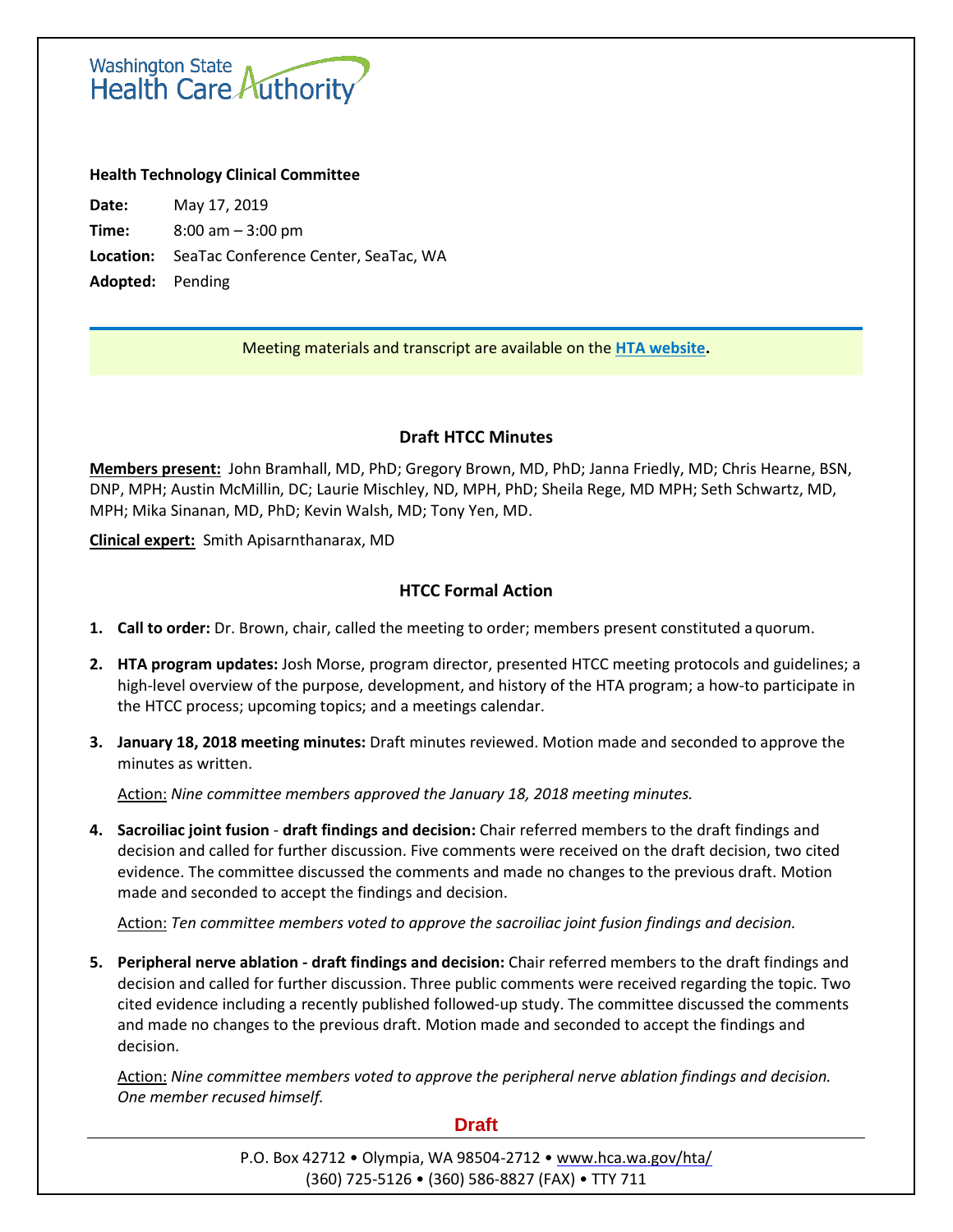## **6. Proton beam therapy – re-review:**

**Clinical expert:** The chair introduced Smith Apisarnthanarax, MD, Associate Professor of Radiation Oncology, Director of Clinical Research, Associate Residency Program Director, Proton Therapy Fellowship Director, Department of Radiation Oncology, University of Washington and Seattle Cancer Care Alliance.

**Agency utilization and outcomes:** Judy Zerzan MD, MPH, Chief Medical Officer, Washington State Health Care Authority presented the state agency perspective on proton beam therapy. Find the full presentation published with the May 17 [meeting materials.](http://www.hca.wa.gov/about-hca/health-technology-assessment/meetings-and-materials)

**Scheduled and open public comments:** Chair called for public comments. Scheduled public comments provided by the following:

- Andrew l. Chang, MD, California Protons Cancer Therapy Center. Representing the National Association for Proton Therapy
- Steven J. Frank, MD, Professor and Deputy Head, Radiation Oncology, Executive Director, University of Texas Particle Therapy Institute. Representing the National Association for Proton Therapy
- William F. Hartsell, MD, Northwestern Medicine. Representing the National Association for Proton Therapy
- Sameer R. Keole, MD, Mayo Clinic. Representing the National Association for Proton Therapy
- Ramesh Rengan, MD, PhD, Medical Director, SCCA Proton Therapy Center Associate Member, Clinical Research Division, Fred Hutchinson Cancer Research Center. Representing the Seattle Cancer Care Alliance Proton Therapy Center
- Ralph Ermoian, MD, Pediatric Radiation Oncologist, UW Medical Center, Seattle Children's, SCCA Proton Therapy Center. Representing the Seattle Cancer Care Alliance Proton Therapy Center
- Charles Bloch, PhD, Associate Director of Medical Physics, Seattle Proton Therapy Center. Representing the Seattle Cancer Care Alliance Proton Therapy Center
- Jing Zeng, MD, Associate Medical Director, Seattle Proton Therapy Center. Representing the Seattle Cancer Care Alliance Proton Therapy Center

No additional (day-of or non-scheduled) public comments were provided.

Find all public presentations published with the May 17 [meeting materials.](http://www.hca.wa.gov/about-hca/health-technology-assessment/meetings-and-materials)

**Vendor report/ HTCC question and answers:** Andrea C. Skelly, PhD, MPH, Aggregate Analytics, Inc., presented the evidence review for proton beam therapy. Find the full report published with th[e May 17](http://www.hca.wa.gov/about-hca/health-technology-assessment/meetings-and-materials) [meeting materials.](http://www.hca.wa.gov/about-hca/health-technology-assessment/meetings-and-materials)

## **HTCC coverage vote and formal action:**

## *Committee decision*

Based on the deliberations of key health outcomes, the committee decided that it had the most complete information: a comprehensive and current evidence report, public comments, and state agency utilization information. The committee concluded that the current evidence on proton beam therapy demonstrates that there is sufficient evidence to cover or cover with conditions. The committee considered all the evidence and gave greatest weight to the evidence it determined, based on objective factors, to be the most valid and reliable. Based on these findings, the committee voted to cover with conditions or cover

## **Draft**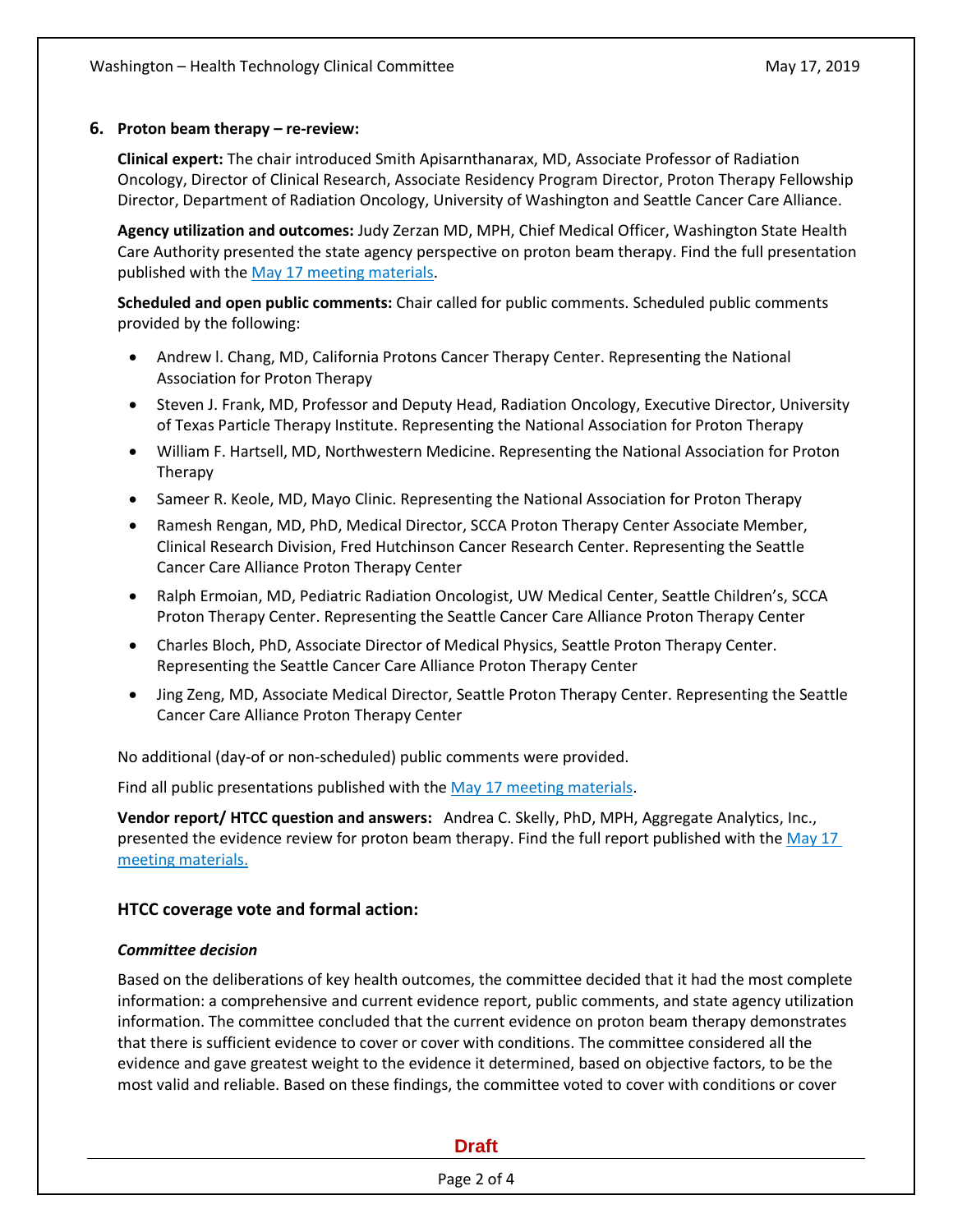proton beam therapy based on age. For pediatric patients (less than 21 years of age) the technology is covered. For adults (21 years of age and older) the technology is covered with conditions.

|                                             | Not covered | <b>Covered under</b><br>certain conditions | Covered<br>unconditionally |
|---------------------------------------------|-------------|--------------------------------------------|----------------------------|
| Children/adolescents less than 21 years old |             |                                            |                            |
| Individuals 21 years old and older          |             | 10                                         |                            |

## *Discussion*

The committee reviewed and discussed the available studies for use of proton beam therapy. Details of study design, inclusion criteria, outcomes and other factors affecting study quality were discussed. A majority of committee members found the evidence sufficient to determine that use of proton beam therapy is safer and more efficacious than comparators for some conditions, and that cost-effectiveness is unproven.

## **Limitations**

For individuals 21 years old and older proton beam therapy is a **covered with conditions** for the following cancers:

- **•** Esophageal
- Head/Neck
- Skull-based
- Primary hepatocellular carcinoma
- Brain/Spinal
- **Ocular**
- Other cancers where all other treatment options are contraindicated after review by a multidisciplinary tumor board.

## **Non-covered indicators**

Proton beam therapy is not covered for all other conditions.

#### *Action*

The committee checked for availability of a Centers for Medicare and Medicaid Services (CMS) national coverage decision (NCD). There is no Medicare NCD for proton beam therapy.

The committee discussed clinical guidelines identified for proton beam therapy from the following organizations:

- American College of Radiology (ACR) (2014 2018)
- American Imaging Management (AIM) (2018)
- American Society of Clinical Oncology (ASCO) (2018)
- American Society for Radiation Oncology (ASTRO) (2018)
- National Cancer Care Network (NCCN) (2018)
- National Institute for Health and Care Excellence (NICE) (2018)

## **Draft**

## Page 3 of 4